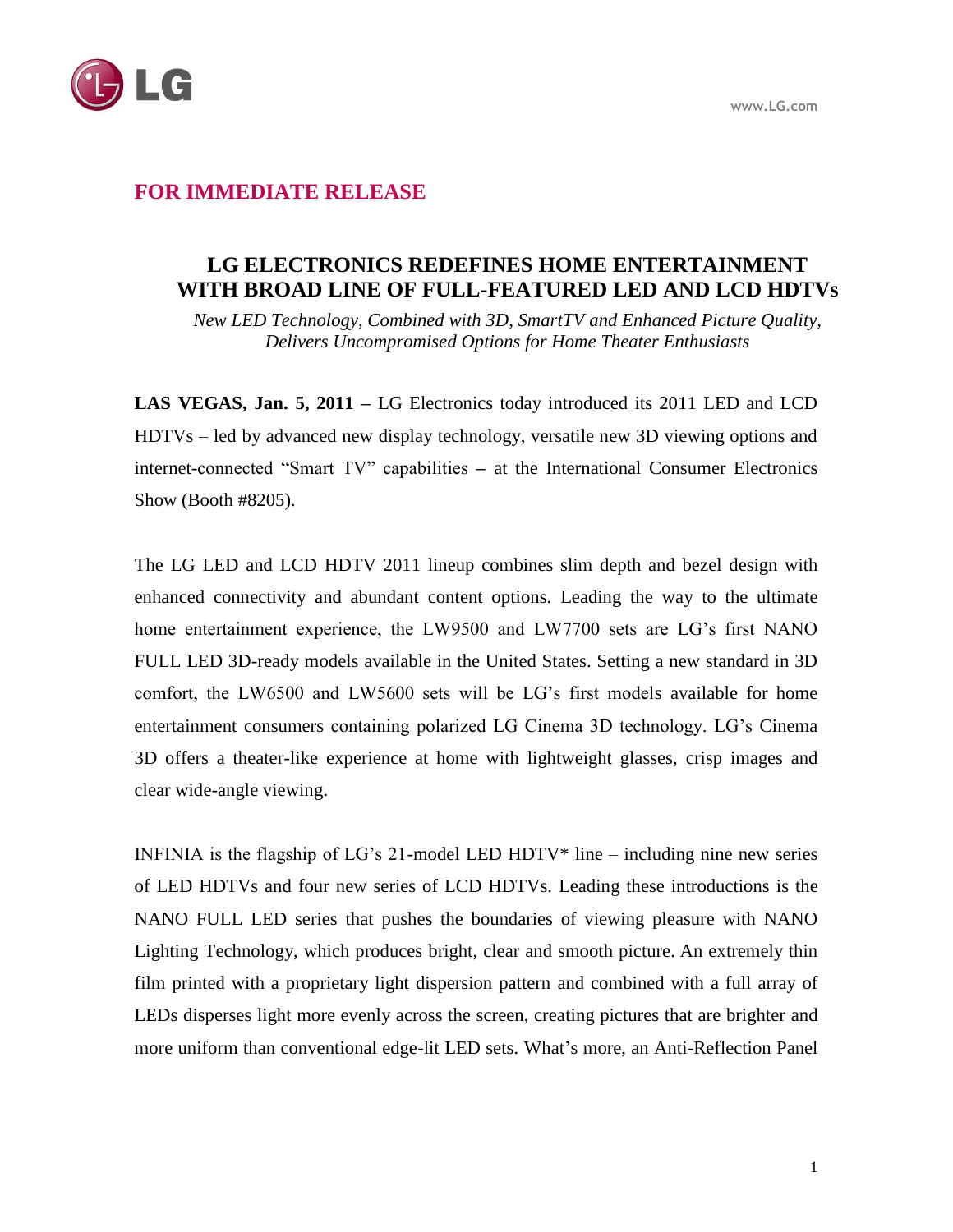

on the screen minimizes reflection from external light sources, including sunlight, to provide a crystal clear picture.

The LW9500 and LW7700 were recognized with CES 2011 Innovations Awards, including the "Best of Innovations" distinction in the Video Displays category for the LW9500.

## **Setting Premier Expectations**

Broadening consumer entertainment options, LG's latest series of HDTVs gives consumers superior picture quality, advanced energy saving options and flexible access to content-ondemand. LG's LED HDTVs challenge consumers' current perceptions of home entertainment by illustrating what's possible with superior display technology.

LG's NANO FULL LED and Full LED Slim series (models LW9500, LW7700 and LZ9700) are expected to achieve THX 2D and 3D Display Certification\* – the industry standard for having the correct gamma, luminance, and color temperature. To earn THX 3D display certification, these models passed more than 400 laboratory tests evaluating left and right eye images for color accuracy, cross-talk, viewing angles and video processing performance. In addition to THX 3D Display Certification, this series had to pass THX certification for their superior picture quality in 2D, which must be achieved before passing THX 3D Display Certification. THX Certification ensures that consumers bring home an uncompromised HD experience with picture quality the way the director intended. NANO FULL LED and FULL LED Slim 3D works with the use of active shutter glasses and an RF emitter built into the television.

## **Connectivity**

Nine out of 13 of the new LED LCD series boast a connectivity package with a variety of entertainment options, including the brand new LG SmartTV\*. LG SmartTV is an easy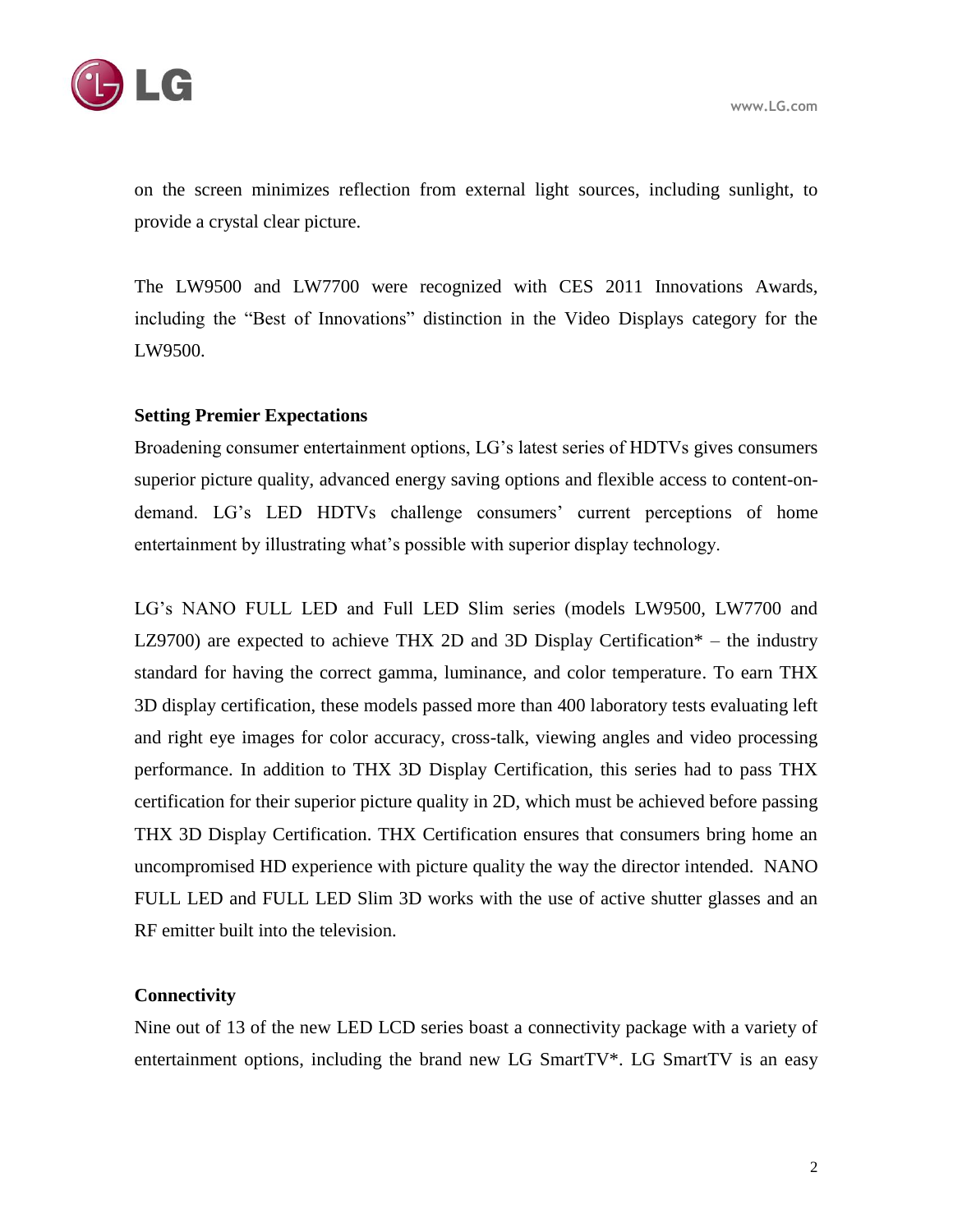

way to access limitless content, thousands of movies, customizable apps, videos and browse the Web, all organized in a simple to use interface. And when consumers can just point and choose selections with LG's unique motion-controlled Magic Motion Remote control, it's even simpler.

LG also has incorporated the Digital Living Network Alliance (DLNA) technology across all SmartTV-enabled HDTVs. DLNA allows consumers to access content stored on other DLNA-certified devices within the home, such as computers or an LG NAS device, making content options almost limitless.

Providing easy options for connecting to the Internet, in addition to the wired Ethernet jack, all LG SmartTV-enabled sets can integrate into a wireless home network by using a USB wireless broadband adaptor (included). All LG SmartTV models also support multi-media playback from a connected USB device including photos (JPEG), music (MP3) and video (DivX HD).

### **Energy Savings**

Understanding consumers' desire for products that reduce their household energy costs, most of LG's LED HDTVs have a variety of energy-saving features, such as Intelligent Sensor, to automatically calibrate and optimize brightness, contrast, white balance and color, based on the ambient light in the room, saving on energy output under most circumstances. Additionally, ISFccc calibration options allow consumers to work with a professional to set "day" and "night" levels for optimal viewing and brightness levels. All of LG's 2011 LED series also qualify for ENERGY STAR® certification.

In total, LG unveiled 13 new series of LED and LCD HDTV models for consumers – creating a robust HDTV line up of advanced picture quality, wireless technology and diverse screen sizes. Full details on the series are below: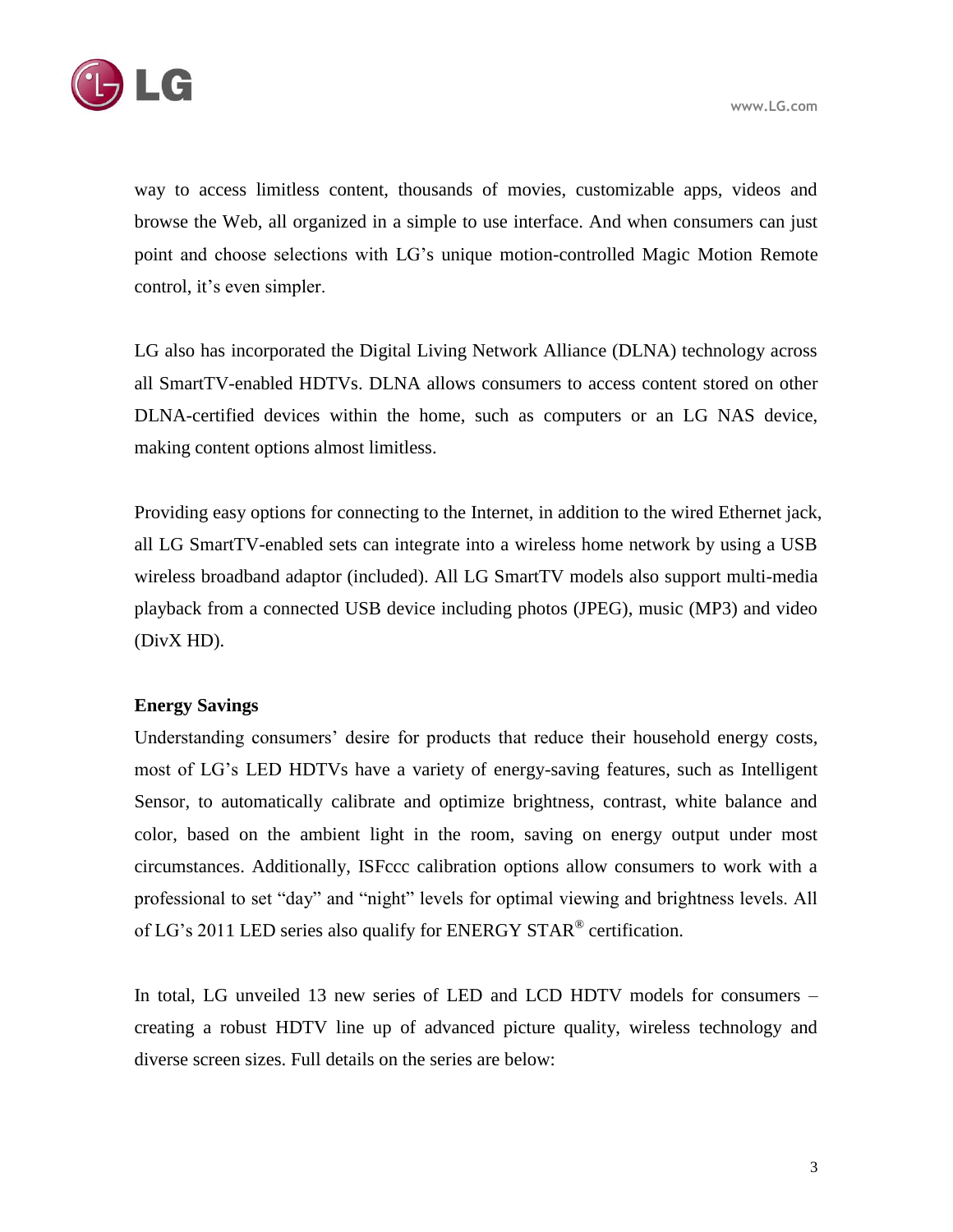

**INFINIA LZ9700** (72-inch class size\*) – LG's largest consumer TV, Full HD 1080p 3Denabled HDTV features Full LED Slim technology with Local Dimming, TruMotion 480Hz and THX 3D and 2D Display Certification (pending). Also includes LG SmartTV with Magic Remote, DLNA, Wi-Fi capability (adaptor included) and Smart Energy Saving features.

**INFINIA LW9500 Series** (55- and 60-inch class sizes\*) – Full HD 1080p 3D-enabled HDTV features LG's thinnest design with ultra-slim bezel, NANO FULL LED technology, TruMotion 480Hz and THX 3D and 2D Display Certification (pending). Also includes LG SmartTV with Magic Remote, DLNA, Wi-Fi capability (adaptor included) and Smart Energy Saving features.

**INFINIA LW7700 Series** (47- and 55-inch class sizes\*) – Full HD 1080p 3D-enabled HDTV features NANO FULL LED technology, TruMotion 240Hz and THX 3D and 2D Display Certification (pending). Also includes LG SmartTV with Magic Remote, DLNA, Wi-Fi capability (adaptor included) and Smart Energy Saving features.

**INFINIA LW6500 Series** (47-, 55- and 65-inch class sizes\*) – Provides consumers with Full HD 1080p, LG Cinema 3D, TruMotion 240Hz, and LED Plus technology with local dimming capability. With LG SmartTV, the Magic Remote and Wi-Fi capability (adaptor included), content is easier to access than ever before. LG Cinema 3D uses polarized, lightweight glasses. Four pairs of glasses are included with each set.

**INFINIA LW5600 Series** (47- and 55-inch class sizes\*) – Provides consumers with Full HD 1080p, LG Cinema, TruMotion 120Hz, and LED Plus technology with local dimming capability. With LG SmartTV, the Magic Remote and Wi-Fi capability (adaptor included),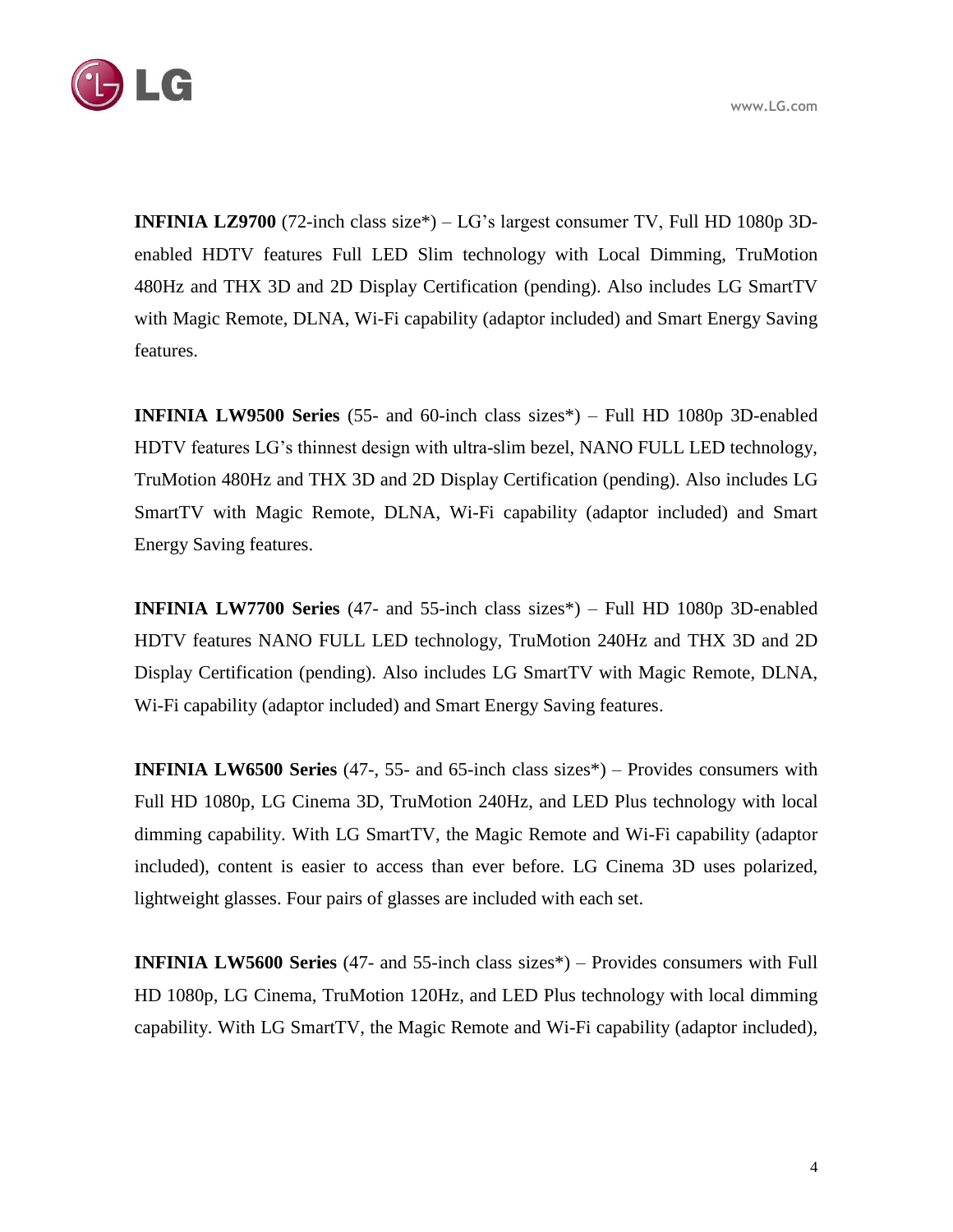

content is easier to access than ever before. LG Cinema 3D uses polarized, lightweight glasses. Four pairs of glasses are included with each set.

**INFINIA LV5500 Series** (42-, 47-, and 55-inch class sizes\*) – Full HD 1080p HDTV series includes LED lighting and TruMotion 120Hz. Also includes LG SmartTV, DLNA, Wi-Fi capability (adaptor included) and Smart Energy Saving features.

**LV3700 Series** (42-, 47-, and 55-inch class sizes\*) – Full HD 1080p HDTV series includes LED lighting, LG SmartTV, DLNA, Wi-Fi capability (adaptor included) and Smart Energy Saving features.

**LV3500 Series** (37- and 42-inch class sizes\*) – Mid-sized Full HD 1080p HDTV series includes LED lighting and Smart Energy Saving features.

**LV2500 Series** (22-, 26- and 32-inch class sizes\*) – Provides a smaller screen size for consumers in a 720p HD model with LED lighting and Smart Energy Saving features.

**LK530 Series** (42-, 47- and 55-inch class sizes\*) – A Full HD 1080p HDTV, this LCD HDTV series boasts TruMotion 120Hz performance for reduced motion blur. Other features include: LG SmartTV, DLNA, Wi-Fi capability (adaptor included) and Smart Energy Saving features.

**LK520 Series** (42-, 47- and 55-inch class sizes\*) – A Full HD 1080p HDTV, this LCD HDTV series boasts TruMotion 120Hz performance for reduced motion blur and Smart Energy Saving features.

**LK450 Series** (32-, 37- and 42-inch class sizes\*) – A Full HD 1080p HDTV in a variety of sizes to fit almost any room in the home and features Smart Energy Saving features.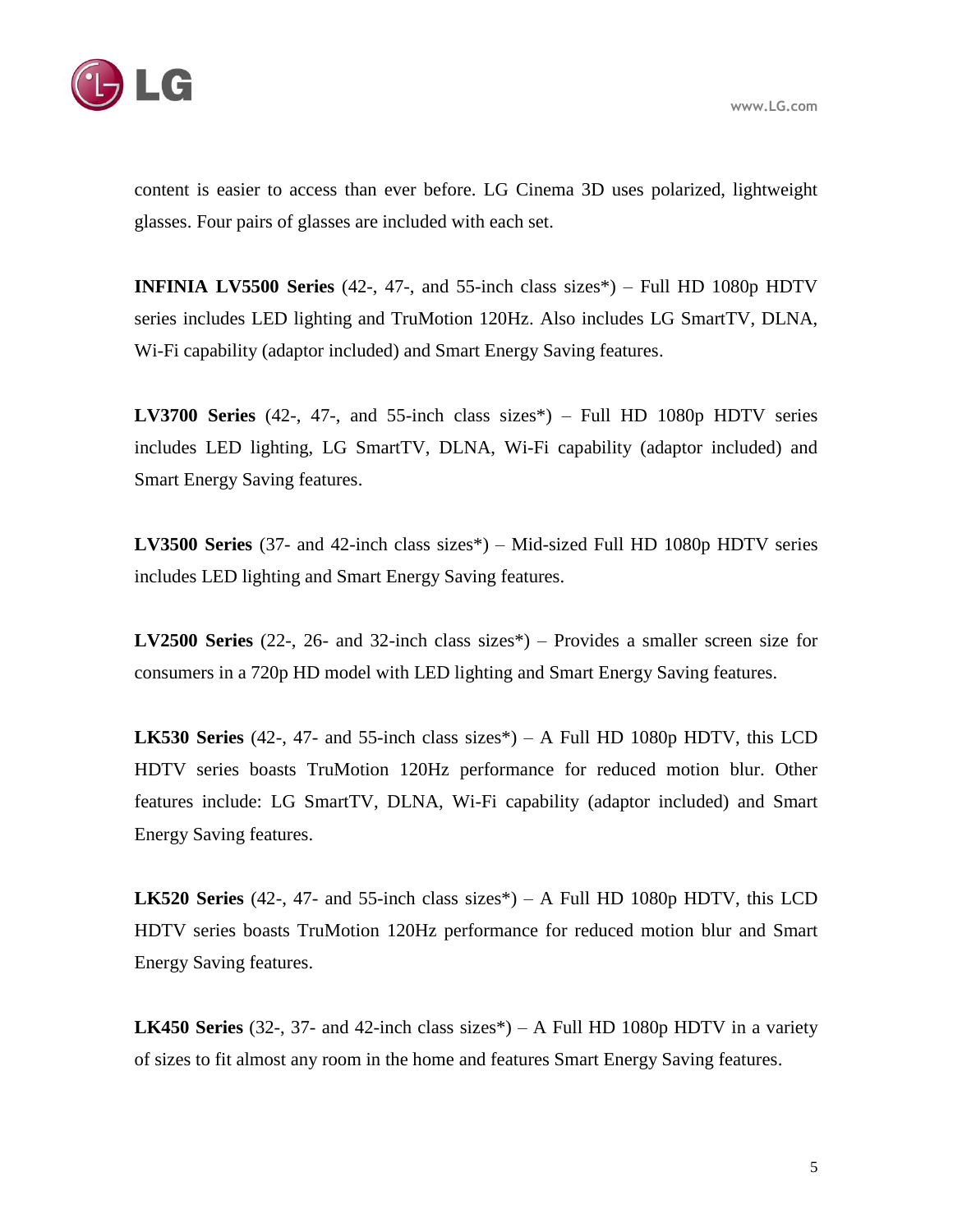

**LK330 Series** (32-inch class size\*) – Provides a smaller screen size for consumers in a 720p HD model and features Smart Energy Saving features.

With class sizes ranging from 22- to 72-inches, LG's LCD HDTV models provide a variety of flat panel options for any room in the home – all built with LG's four core technologies:

- **Picture Wizard**: Provides consumers with an easy-to-use seven-step calibration process that allows them to change picture settings without hiring an expert.
- **Intelligent Sensor**: Automatically calibrates and optimizes brightness, contrast, white balance and color, based on the brightness and color temperature of lighting in the room – thereby saving on energy output in most circumstances.
- **Clear Voice II**: An enhancement to Clear Voice, this feature customizes volume settings by 12 distinct voice zoom levels, helping ensure consumers don't miss a single line of dialogue during action sequences.
- **AV Mode II**: Includes three AV modes preset to optimize picture and sound settings based on Cinema, Sports or Game content, which can be easily set with the remote control.

For more information and product images, please visit LG's online press kit at [www.lgnewsroom.com/CES2011.](http://www.lgnewsroom.com/CES2011)

# # #

\* Designs, features and specifications subject to change without notice.

\*72LZ9700 and 55LW9500 are confirmed. THX certification for LW7700 is pending final testing and approval by THX Ltd.

\* LG LED TVs are LCD TVs with LED backlighting.

\*Internet connection & subscriptions required and sold separately. The Magic Motion Remote does not come equipped with all LG SmartTV enabled TVs and separate purchase maybe required.

\*For a small percentage of the population, the viewing of stereoscopic 3D video may cause discomfort such as dizziness or nausea. If you experience any of these symptoms, discontinue using the 3D functionality and contact your health care provider. 3D glasses required and sold separately.

\*72LZ9700 72-inch class/72.0-inch diagonal \*60LW9500 60-inch class/59.8-inch diagonal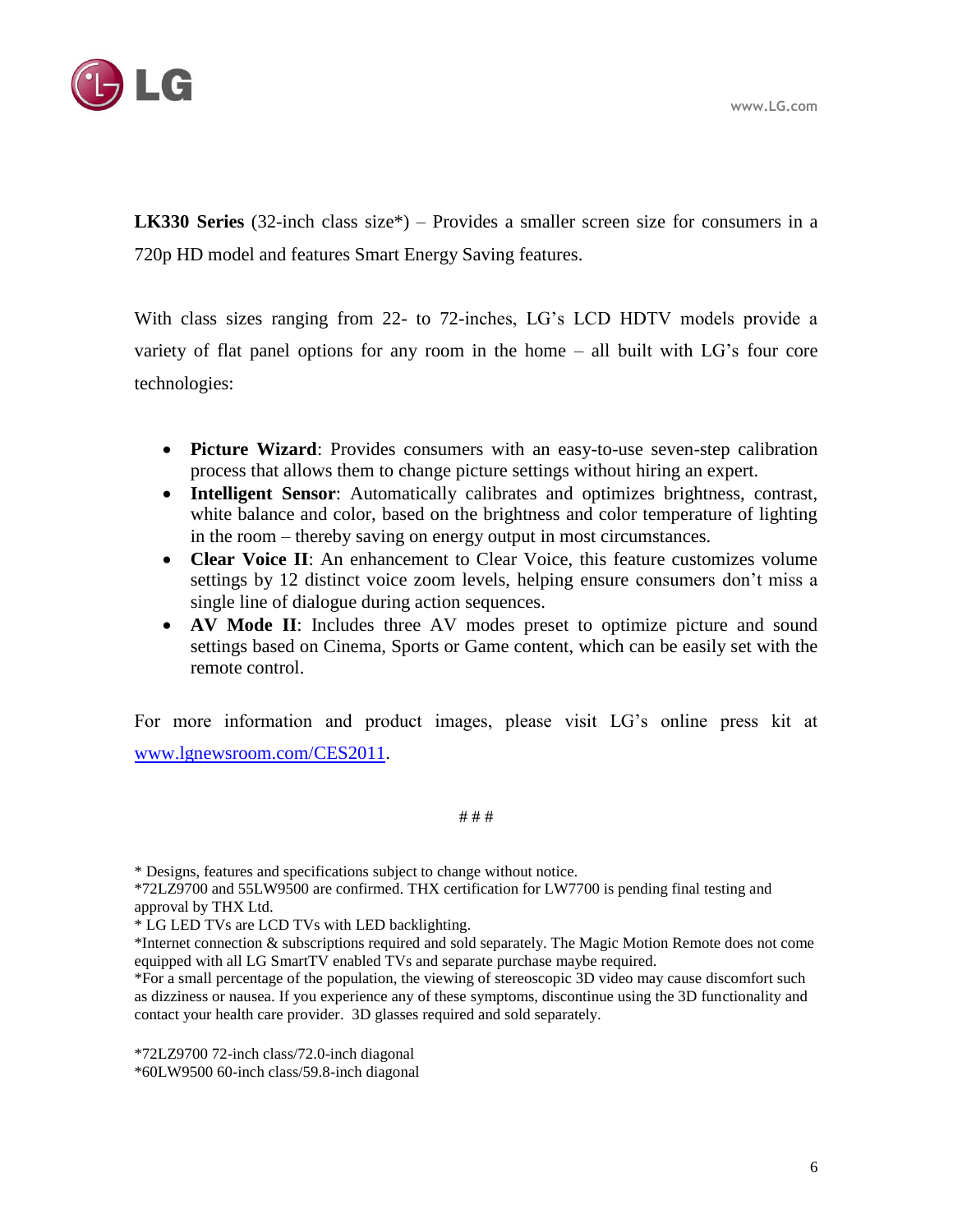



\*55LW9500 55-inch class/54.6-inch diagonal \*55LW7700 55-inch class/54.6-inch diagonal \*47LW7700 47-inch class/47.0-inch diagonal \*65LW6500 65-inch class/64.7-inch diagonal \*55LW6500 55-inch class/54.6-inch diagonal \*47LW6500 47-inch class/47.0-inch diagonal \*55LW5600 55-inch class/54.6-inch diagonal \*47LW5600 47-inch class/47.0-inch diagonal \*55LV5500 55-inch class/54.6-inch diagonal \*47LV5500 47-inch class/47.0-inch diagonal \*42LV5500 42-inch class/42.0-inch diagonal \*55LV3700 55-inch class/54.6-inch diagonal \*47LV3700 47-inch class/47.0-inch diagonal \*42LV3700 42-inch class/42.0-inch diagonal \*42LV3500 42-inch class/42.0-inch diagonal \*37LV3500 37-inch class/37.0-inch diagonal \*32LV2500 32-inch class/31.5-inch diagonal \*26LV2500 26-inch class/26.0-inch diagonal \*22LV2500 22-inch class/21.6-inch diagonal \*55LK530 55-inch class/54.6-inch diagonal \*47LK530 47-inch class/47.0-inch diagonal \*42LK530 42-inch class/42.0-inch diagonal \*55LK520 55-inch class/54.6-inch diagonal \*47LK520 47-inch class/47.0-inch diagonal \*42LK520 42-inch class/42.0-inch diagonal \*42LK450 42-inch class/42.0-inch diagonal \*37LK450 37-inch class/37.0-inch diagonal \*32LK450 32-inch class/31.5-inch diagonal \*32LK330 32-inch class/31.5-inch diagonal

#### **About LG Electronics, Inc.**

LG Electronics, Inc. (KSE: 066570.KS) is a global leader and technology innovator in consumer electronics, mobile communications and home appliances, employing more than 80,000 people working in over 115 operations around the world. With 2009 global sales of 55.5 trillion Korean won (USD 43.4 billion), LG comprises four business units – Home Entertainment, Mobile Communications, Home Appliance, and Air Conditioning & Energy Solutions. LG is one of the world's leading producers of flat panel TVs, audio and video products, mobile handsets, air conditioners and washing machines. LG has signed a long-term agreement to become both a Global Partner and a Technology Partner of Formula 1™. As part of this top-level association, LG acquires exclusive designations and marketing rights as the official consumer electronics, mobile phone and data processor of this global sporting event. For more information, please visit [www.lg.com.](http://www.lg.com/)

#### **About LG Electronics USA**

LG Electronics USA, Inc., based in Englewood Cliffs, N.J., is the North American subsidiary of LG Electronics, Inc., a global force and technology leader in consumer electronics, home appliances and mobile communications. In the United States, LG Electronics sells a range of stylish and innovative home entertainment products, mobile phones, home appliances, commercial displays, air conditioning systems and solar energy solutions, all under LG's "Life's Good" marketing theme. For more information, please visit www.lg.com.

*Media Contacts:* 

LG Electronics USA John Taylor 847-941-8181